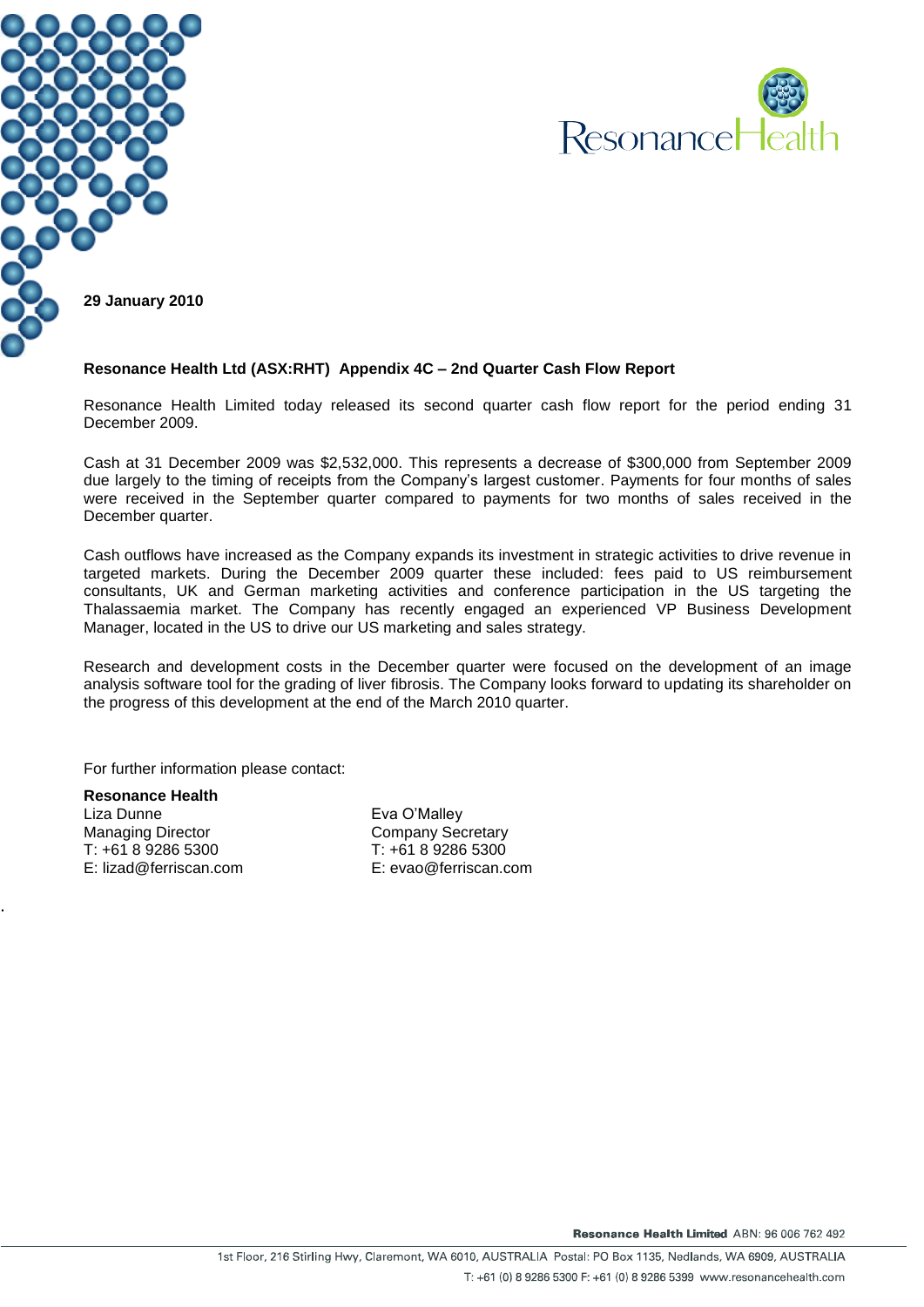*Rule 4.7B*

# **Appendix 4C**

## **Quarterly report**

## **for entities admitted**

## **on the basis of commitments**

Introduced 31/3/2000. Amended 30/9/2001

Name of entity

Resonance Health Limited

ABN Quarter ended ("current quarter")

96 006 762 492 31 December 2009

#### **Consolidated statement of cash flows**

| Cash flows related to operating activities |                                                                                                                                                    | Current quarter<br>\$A'000     | Year to date<br>\$A'000          |
|--------------------------------------------|----------------------------------------------------------------------------------------------------------------------------------------------------|--------------------------------|----------------------------------|
| 1.1                                        | Receipts from customers                                                                                                                            | 402                            | 1,096                            |
|                                            | Other Receipts                                                                                                                                     |                                |                                  |
| 1.2                                        | (a) staff costs<br>Payments for<br>(b) advertising and marketing<br>(c) research and development<br>(d) leased assets<br>(e) other working capital | (306)<br>(67)<br>(123)<br>(92) | (551)<br>(111)<br>(259)<br>(135) |
| 1.3                                        | Dividends received                                                                                                                                 |                                |                                  |
| 1.4                                        | Interest and other items of a similar nature<br>received                                                                                           | 18                             | 43                               |
| 1.5                                        | Interest and other costs of finance paid                                                                                                           |                                |                                  |
| 1.6                                        | Income taxes (paid)/received                                                                                                                       |                                |                                  |
| 1.7                                        | Other Payments (a) consulting $\&$ professional<br>services                                                                                        | (44)                           | (46)                             |
|                                            | statutory & compliance<br>(b)                                                                                                                      | (58)                           | (89)                             |
|                                            | travel<br>(c)                                                                                                                                      | (16)                           | (27)                             |
|                                            | Net operating cash flows                                                                                                                           | (286)                          | (79)                             |

<sup>+</sup> See chapter 19 for defined terms.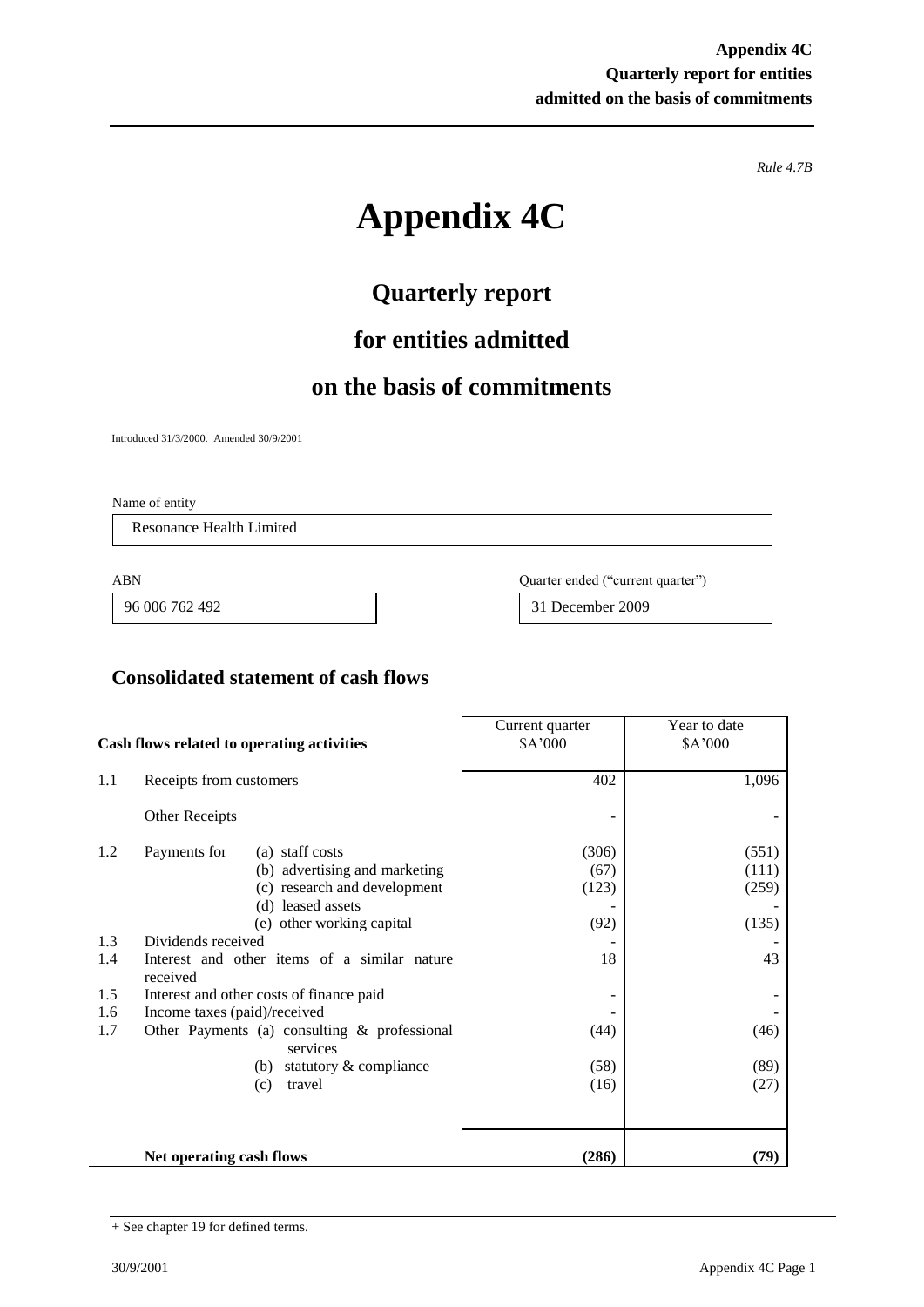|              |                                                                                     | Current quarter | Year to date |
|--------------|-------------------------------------------------------------------------------------|-----------------|--------------|
|              |                                                                                     | \$A'000         | \$A'000      |
| 1.8          | Net operating cash flows (carried forward)                                          | (286)           | (79)         |
|              | Cash flows related to investing activities                                          |                 |              |
| 1.9          | Payment for acquisition of:                                                         |                 |              |
|              | (a) businesses (item 5)                                                             |                 |              |
|              | (b) equity investments                                                              |                 |              |
|              | intellectual property<br>(c)                                                        |                 |              |
|              | physical non-current assets<br>(d)                                                  | (14)            | (34)         |
|              | other non-current assets<br>(e)                                                     |                 |              |
| 1.10         | Proceeds from disposal of:                                                          |                 |              |
|              | (a) businesses (item 5)                                                             |                 |              |
|              | (b) equity investments                                                              |                 |              |
|              | (c)<br>intellectual property                                                        |                 |              |
|              | (d)<br>physical non-current                                                         |                 |              |
|              | assets                                                                              |                 |              |
|              | (e)<br>other non-current assets                                                     |                 |              |
| 1.11         | Loans to other entities                                                             |                 |              |
| 1.12         | Loans repaid by other entities                                                      |                 |              |
| 1.13         | Other (Cash introduced on acquisition of                                            |                 |              |
|              | controlled entity)                                                                  |                 |              |
|              |                                                                                     |                 |              |
|              | Net investing cash flows                                                            | (14)            | (34)         |
| 1.14         | Total operating and investing cash flows                                            | (300)           | (113)        |
|              |                                                                                     |                 |              |
|              | Cash flows related to financing activities                                          |                 |              |
| 1.15         | Proceeds from issues of shares, options, etc.                                       |                 |              |
| 1.16         | Proceeds from sale of forfeited shares                                              |                 |              |
| 1.17         | Proceeds from borrowings                                                            |                 |              |
| 1.18<br>1.19 | Repayment of borrowings                                                             |                 |              |
| 1.20         | Dividends paid<br>Other (costs of capital raising)                                  |                 |              |
|              |                                                                                     |                 |              |
|              | Net financing cash flows                                                            |                 |              |
|              | Net increase (decrease) in cash held                                                | (300)           | (113)        |
| 1.21<br>1.22 | Cash at beginning of quarter/year to date<br>Exchange rate adjustments to item 1.20 | 2,832           | 2,645        |
| 1.23         | Cash at end of quarter                                                              | 2,532           | 2,532        |

<sup>+</sup> See chapter 19 for defined terms.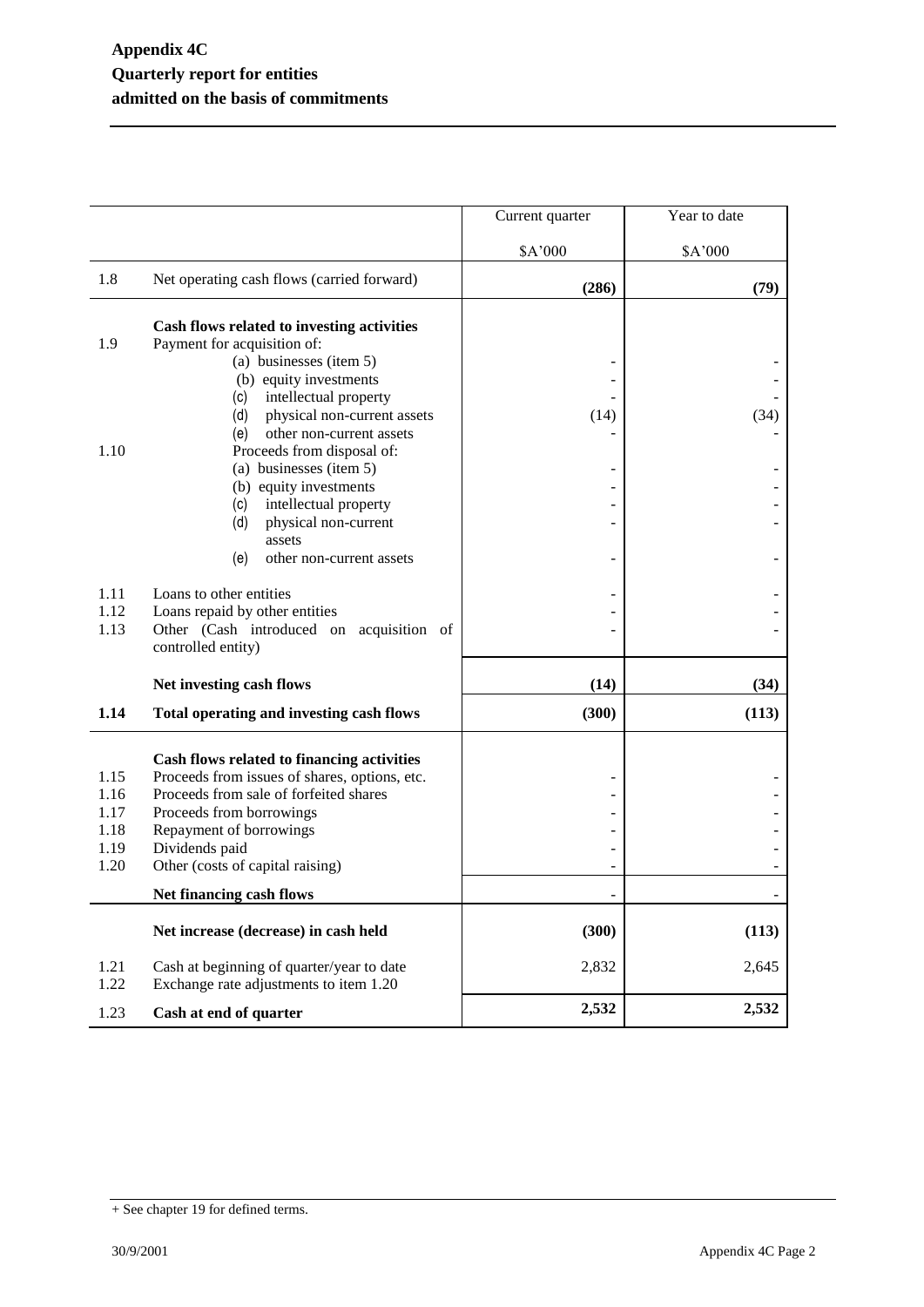#### **Payments to directors of the entity and associates of the directors**

#### **Payments to related entities of the entity and associates of the related entities**

|      |                                                                  | Current quarter<br>\$A'000 |
|------|------------------------------------------------------------------|----------------------------|
| 1.24 | Aggregate amount of payments to the parties included in item 1.2 | 64                         |
| 1.25 | Aggregate amount of loans to the parties included in item 1.11   |                            |

1.26 Explanation necessary for an understanding of the transactions

\$64k – Directors fees

#### **Non-cash financing and investing activities**

2.1 Details of financing and investing transactions which have had a material effect on consolidated assets and liabilities but did not involve cash flows

Issue of shares to the value of \$10,000 to Managing Director as approved by shareholders at Annual General Meeting dated 25 November 2009.

2.2 Details of outlays made by other entities to establish or increase their share in businesses in which the reporting entity has an interest

N/A

### **Financing facilities available**

*Add notes as necessary for an understanding of the position. (See AASB 1026 paragraph 12.2).*

|     |                             | Amount available<br>\$A'000 | Amount used<br>\$A'000 |
|-----|-----------------------------|-----------------------------|------------------------|
| 3.1 | Loan facilities             |                             |                        |
| 3.2 | Credit standby arrangements |                             |                        |

<sup>+</sup> See chapter 19 for defined terms.